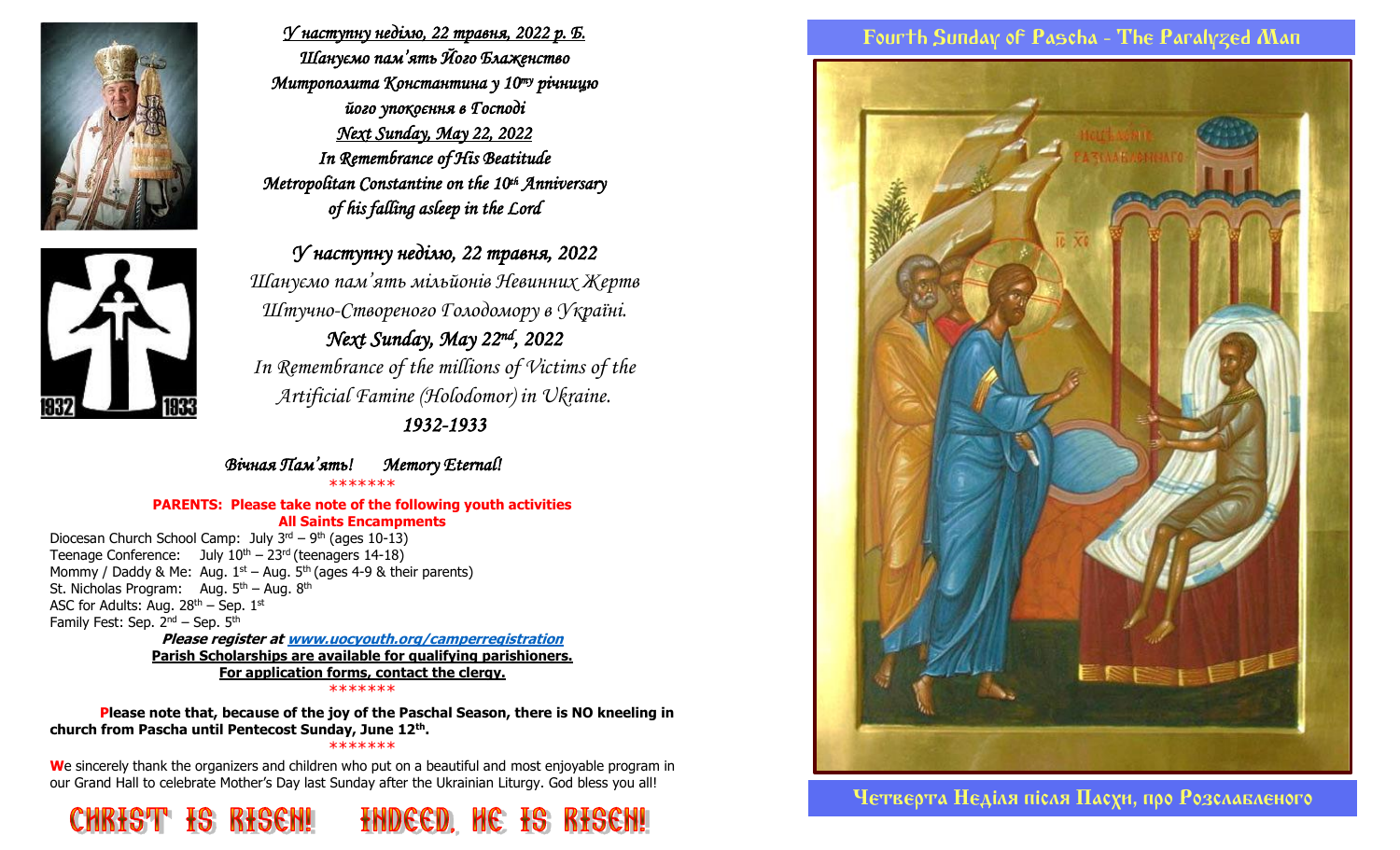

**Щ**иро вітаємо друзів та гостей, які моляться сьогодні разом з нами. Ми сердечно запрошуємо Вас на всі Богослужіння до нашого храму. Кожен, хто входитиме до нього – це є Храм Божий. Завжди приходьте до нього молячись за себе, за своїх ближніх та хворих, за парафіян та за його священнослужителів.

#### ❖❖❖❖❖❖❖❖❖❖❖❖❖❖❖❖❖❖❖❖❖❖❖❖❖❖❖❖❖❖❖❖❖❖❖❖❖❖❖❖❖❖❖❖❖❖❖

**T**o friends and visitors who worship with us today, a sincere welcome is extended and we cordially invite you to attend all the services of this church. To all who worship here, this is the House of God. Leave it not without a prayer for yourself, your congregation and for those who minister.

#### READINGS: Acts 9:32-42 ❖ Gospel – St. John 5:1-15 ❖❖❖❖❖❖❖❖❖❖❖❖❖❖❖❖❖❖❖❖❖❖❖❖❖❖❖❖❖❖❖❖❖❖❖❖❖❖❖❖❖❖❖❖❖❖❖

**O**ur prayers and condolences go out to the family of newly departed servant of God, Maria Bohuslawsky who entered into eternity on Wednesday, May 4, at the age of 75. Funeral service was held on Thursday, May 12 in our church. May Our Loving Lord accept her soul into His Heavenly Kingdom and may her memory be eternal. Vichnaya Pamyat! Christ is Risen!

#### \* \* \* \* \* \* \*

**O**n Sunday, May 22<sup>nd</sup>, between Liturgies, the annual remembrance of the Holodomor will take place in front of the Famine Monument. Our youth will participate in the program. If you normally attend the 2<sup>nd</sup> Liturgy, please come to church 30 minutes earlier (9:45 a.m.) to participate in the commemoration. \* \* \* \* \* \* \*

**Wanted: New Altar Boys! P**arents, if your son is not presently serving as an Altar Boy, please encourage him to become one. Phone Fr. John or Fr. Michael for more information.

#### \* \* \* \* \* \* \*

We sincerely thank the organizers and children who put on a beautiful and most enjoyable program in our Grand Hall to celebrate Mother's Day last Sunday after the Ukrainian Liturgy. God bless you all!



**Parents are asked to contact Fr. John, or Fr. Michael with information about their sons and daughters, that graduating from high school or college. We will greet them in our parish bulletin.**

#### \* \* \* \* \* \* \*

**Ukrainian Food Festival! Our parish will be hosting a drive-thru food festival on Saturday, June 4 from 11AM - 5PM. More information will be available soon! If you are interested in volunteering, please contact Andrea Komichak Mural or Michael Nakonachny.**

#### \* \* \* \* \* \* \*

#### **Dear Brothers and Sisters in Christ!**

**W**e are all witnessing and horrified by the war in Ukraine. As one family in Christ we must continue our prayers for our Motherland Ukraine and her people. Every Sunday, during Divine Liturgies, we have a special prayer for Ukraine. Many ask what can they do. First pray and then give what you can to our parish's **HELP UKRAINE FUND**. Credit card donations can also be done electronically on our website: **stvladimirs.org** You may also send a check to our parish St. Vladimir Cathedral 5913 State Road, Parma, Ohio 44134. Ukraine and her people need our generous financial support to overcome the devastation of this unprovoked war waged by Putin.

#### \* \* \* \* \* \* \*

**O**n Wednesday, May 25, 2022 everyone is invited to the annual student recital of Ukrainian School of Dance at St. Vladimir's Cathedral, Hryhory Kytasty Cleveland School of Bandura, and art exhibition by students "The Little Potter Studio" The event will be at St. Vladimir Grand Hall at 7:00 p.m. \* \* \* \* \* \* \*

**SAVE THE DATE!** Ukrainian Bandurist Chorus of North America and a special guest artist will perform a Benefit Concert for Ukraine on Saturday, June 25, 2022 at 7:00 pm at Severance Music Center's Mandel Concert Hall. For more information, please go to [www.bandura.org](http://www.bandura.org/)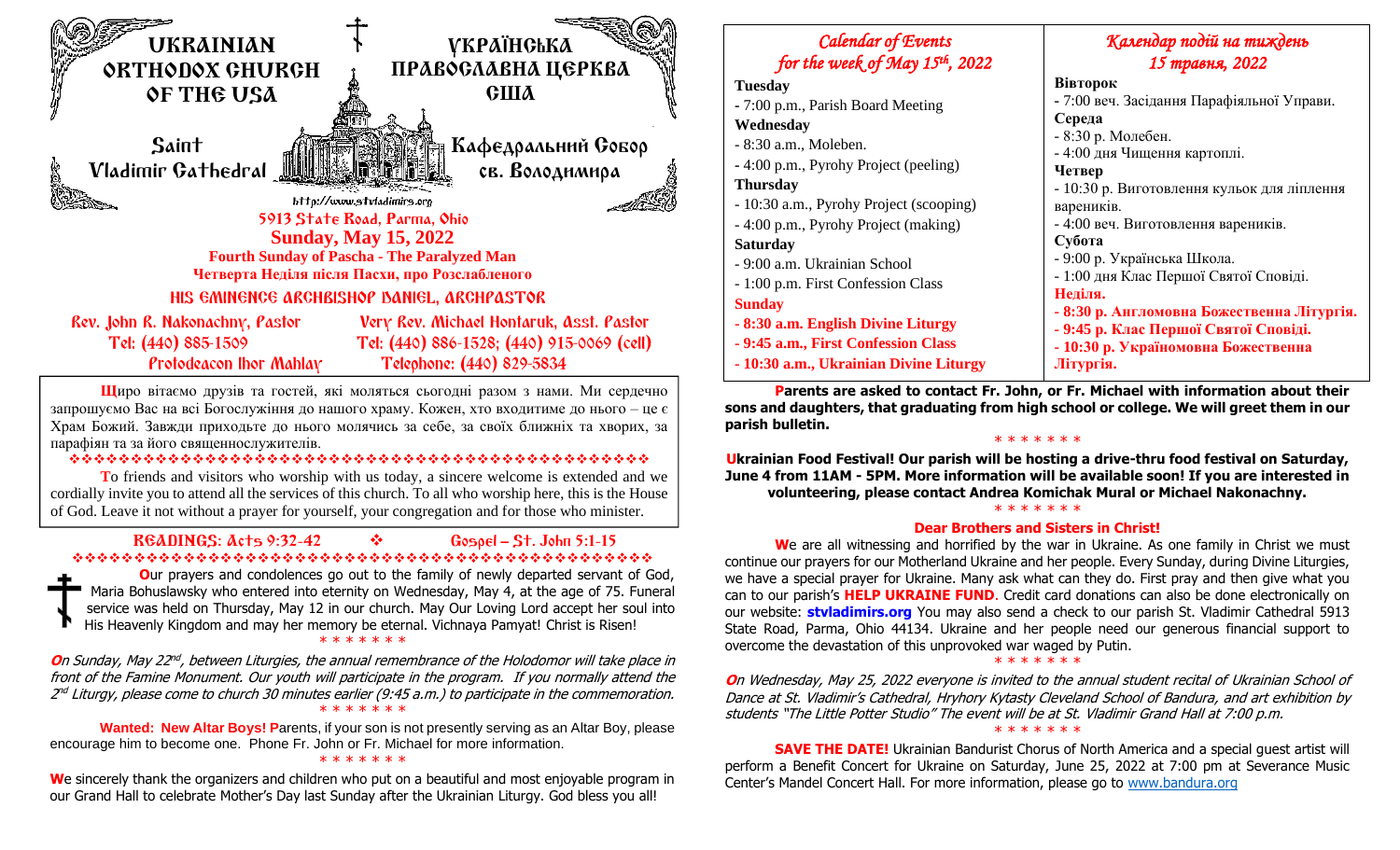**Н**аші молитви та співчуття йдуть до родини новопреставленої раби Божої Марії Богуславської, яка упокоїлась у середу, 4 травня на 75 році життя. Похорон було відслужлено у нашому храмі, у четвер, 12 травня. Нехай Господь прийме її душу до Свого Небесного Царства. Вічная її пам'ять! Христос Воскрес!

#### \* \* \* \* \* \* \*

**У** наступну неділю, 22 травня, між Літургіями перед пам'ятником Голодомору буде служитися щорічна панахида за невинних Жертв Голодомору. У програмі візьме участь наша молодь. Якщо ви зазвичай відвідуєте другу Літургію, приходьте до церкви на 30 хвилин раніше (9:45), щоб взяти участь у молитві.

#### \* \* \* \* \* \* \*

**Фестиваль Української Їжі – зручно та швидко на парковці! 4 червня з 11:00 р. до 5:00 веч. у нашій парафії відбудеться фестиваль їжі. Додаткова інформація буде доступна найближчим часом! Якщо ви зацікавлені бути волетерои будь ласка дайте знати Андреї Комічак Мураль, або Михайлу Наконечному.**

#### \* \* \* \* \* \* \*

**Просимо взяти до уваги, що через радість Пасхального періоду, НЕ МОЖНА ставати на коліна, починаючи від Пасхи і аж до Свята П'ятидесятниці, 12 червня.**

**ПОТРІБНО НОВИХ ВІВТАРНИХ ПРИСЛУЖНИКІВ. Батьки,** якщо Ваш син на даний час не прислуговує у вівтарі, то будь ласка заохочуйте його стати вівтарним прислужником. Для більшої інформації звертайтеся до о. Івана, або до о. Михайла.

#### \* \* \* \* \* \*

#### **Дорогі у Христі брати і сестри!**

**В**сі ми є свідками війни в Україні. Як одна родина у Христі, ми повинні продовжувати наші молитви за нашу Батьківщину Україну та її народ. Кожної неділі під час Божественних Літургій, ми маємо молитву за Україну. Багато хто запитує, що вони можуть зробити для України? Спочатку моліться, а потім пожертвуйте скільки можете, до фонду **HELP UKRAINE FUND,** що є при нашій парафії. Пожертвування кредитними картками також можна зробити в електронному вигляді на нашому сайті: **stvladimirs.org** Ви також можете надіслати чек до нашої парафії Святого Володимира 5913 State Road, Parma, Ohio 44134. Україні та її народу потрібна наша щедра фінансова підтримка, щоб подолати руйнування цієї війни, яку зробив Путін.

\* \* \* \* \* \* \*

### **БАТЬКИ: Просимо Вас взяти до уваги та відмітити у своєму календарі такі дати**

**для молоді. Таборування на Таборі Всіх Святих**

 **липня – 9 липня** Шкільний Табір. **– 23 липня:** Програма для Підлітків **– 5 серпня:** Мама, Тато і Я. **–8 серпня:** програма св. Миколая. **28 серпня – 1 вересня:** Табір для Дорослих. **–5 вересня:** Сімейне Свято.

**Будь ласка реєструйтеся на [www.uocyouth.org/camperregistration](http://www.uocyouth.org/camperregistration) Парафіяльні стипендії є для кваліфікованих парафіян. За аплікаціями звертайтеся до духовенства.** \* \* \* \* \* \* \*

Христос Воскрес Iз мертвих, смертю смерть подолав, I тим, що в гробах життя дарував!

**Щ**иро дякуємо організаторам та дітям, які минулої неділі після Української Літургії влаштували гарну та найприємнішу програму у нашому церковному залі, щоб відсвяткувати День Матері. Нехай Бог благословить вас усіх!

\* \* \* \* \* \*

**ВІДМІТЬТЕ ДАТУ!** У суботу, 25 червня 2022 року о 7:00 вечора у концертному залі Mandel Music Center Severance Українська Капеля Бандуристів Північної Америки разом із запрошеним артистом виступлять з благодійним концертом для України. Для отримання додаткової інформації, будь ласка, перейдіть на веб сторінку www.bandura.org \* \* \* \* \* \* \*

**У** середу, 25 травня 2022 року, запрошуємо всіх на щорічний концерт Української Школи Танцю при нашому соборі Святого Володимира, виступу гри на Бандурі Школи Бандури ім. Григорія Китастого та на художню виставку студії "Гончарик". Все це відбудеться у Великому залі Святого Володимира о 7:00 годині вечора. \* \* \* \* \* \* \*

#### **MARK YOUR CALENDAR - ВІДМІТЬТЕ У СВОЄМУ КАЛЕНДАРІ!**

#### **Monday, May 23, 6:00 p.m.** Senior Chapter UOL Meeting – Засідання Старшого відділу УПЛ \* \* \* \* \* \* \*

**П**росимо батьків, у яких діти закінчують загально-освітні школи та коледжі, дати знати о. Івану, або до о. Михайлу для того, щоб привітати ваших дітей у нашому бюлетні.



**Christ is Risen! Indeed, He is Risen!**